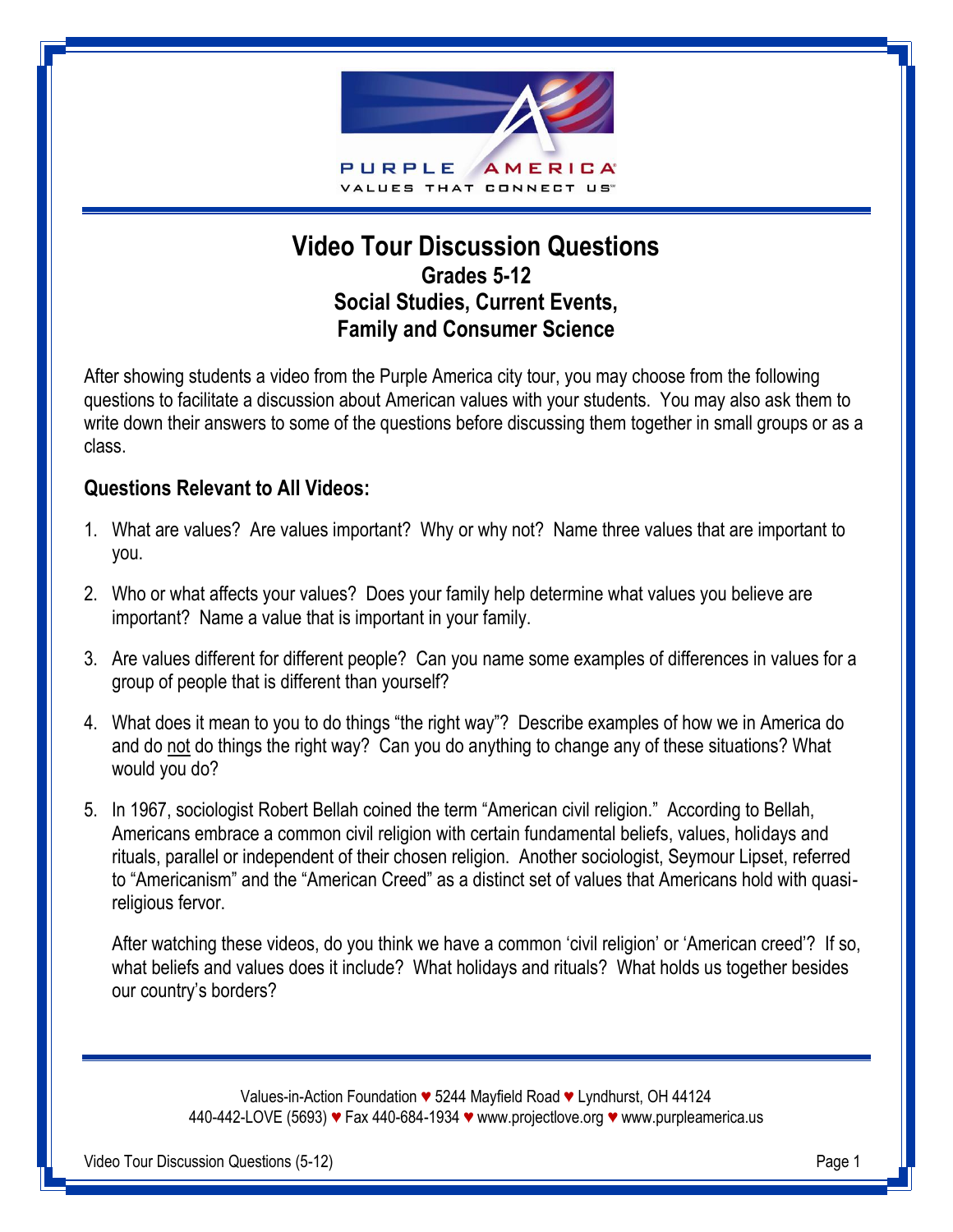6. In the late 1700s, a French historian named Alexis DeToqueville wrote a book called DEMOCRACY IN AMERICA which pointed out that Americans had unique features, among which was the propensity to volunteer. Some say that America is still the most "volunteering" country in the world.

Can anyone here who has lived in another country talk about whether they believe that claim is true? Why would Americans choose to volunteer more than people in other countries? Are we more civic-minded? More compassionate? Do we have greater need? Based on your own experiences, what do we get out of volunteering?

### **Questions Relevant to the Cleveland Video Tour:**

- 1. A man in the video stated that 'values are eroding' and 'values are not like they used to be.' What does it mean for values to 'erode'? Do you agree with this perspective? Why or why not?
- 2. Some values described by people in Cleveland were **family, community, love and respect, freedom**  and **opportunity**. Are these values important to you? What other values would you add to this list? Which values do you believe are most important?
- 3. One person stated that 'We aspire to achieving what we want.' What do you aspire to achieve? Name three things and explain why they are important to you.

#### **Questions Relevant to the Atlanta Video Tour:**

- 1. People in Atlanta described various freedoms as important values:
	- $\blacksquare$  Freedom to be who we are
	- **Freedom to do what we want to do**
	- **Figure 1** Freedom to live in a safe environment
	- **Freedom of sexual orientation**
	- **Freedom of speech**
	- **Freedom of choice**
	- **Freedom of movement**
	- **Freedom of religion**

Are these freedoms important to you? Do all people in America really have these freedoms? Can you describe examples of people who do not have these freedoms? Why don't all Americans have freedom?

> Values-in-Action Foundation *♥* 5244 Mayfield Road *♥* Lyndhurst, OH 44124 440-442-LOVE (5693) *♥* Fax 440-684-1934 *♥* www.projectlove.org *♥* www.purpleamerica.us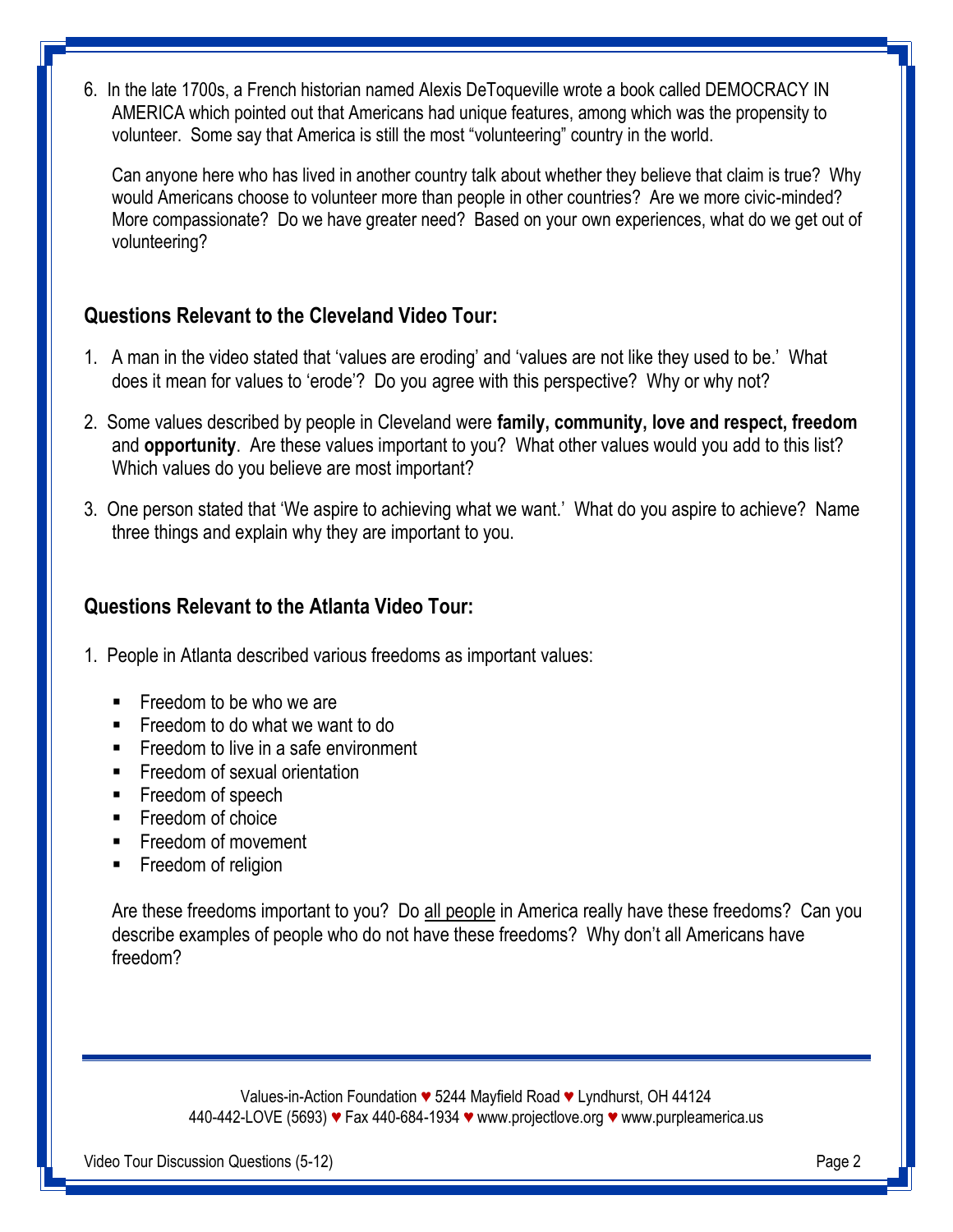- 2. What are material values? How important are they? One man described his value as 'doing whatever you have to do to get what you want.' Another person said, 'Money is ruling the world." Is this one of your values? How far would you go to achieve a material thing?
- 3. We may not agree (on everything) but it (discussion) brings people together. Do you agree with this statement? Why is it important to talk about things even if we have different opinions or points of view?
- 4. The homeless woman reminded us that we are all human and we should love and help one another. Should this be an American value? Why or why not?

## **Questions Relevant to the New York City Video Tour:**

- 1. What did you think about the firefighters who were at Ground Zero during and after 9/11? How do they exemplify American values to you?
- 2. What did you think about the woman who said we were a nation with Christian values? Were you surprised to see her in New York City?
- 3. What did you think about the taxi driver who said that Americans are most respectful to other Americans and that we have a way to go to live up to our ideals? Have you seen examples of that here? Have any of you experienced that kind of disrespect from other Americans?
- 4. The 'Naked Cowgirl' told the Muszynskis that she was a great example of American values and the American dream because she makes enough money from her summer tips to travel the rest of the year. What do you think of that? Where would you draw the line for yourself when it comes to making money?
- 5. The two men at Times Square said that sometimes poor people have to do whatever it takes to succeed because that's what the government and wealthy people do. Do you agree with them? What do you think about that idea?
- 6. The man from India spoke about the greater freedoms that he has found here. What freedoms in the U.S. mean the most to you? What freedoms do you think have been 'over-rated'?

What do we need to do to be sure to keep our freedoms? (i.e., voting; calling, writing & emailing our representatives; signing a petition; peaceful protest, etc.)

What have any of you done to stand up for a right or freedom you have or believe you deserve? How would you try to gain a new freedom or right for students at our school?

> Values-in-Action Foundation *♥* 5244 Mayfield Road *♥* Lyndhurst, OH 44124 440-442-LOVE (5693) *♥* Fax 440-684-1934 *♥* www.projectlove.org *♥* www.purpleamerica.us